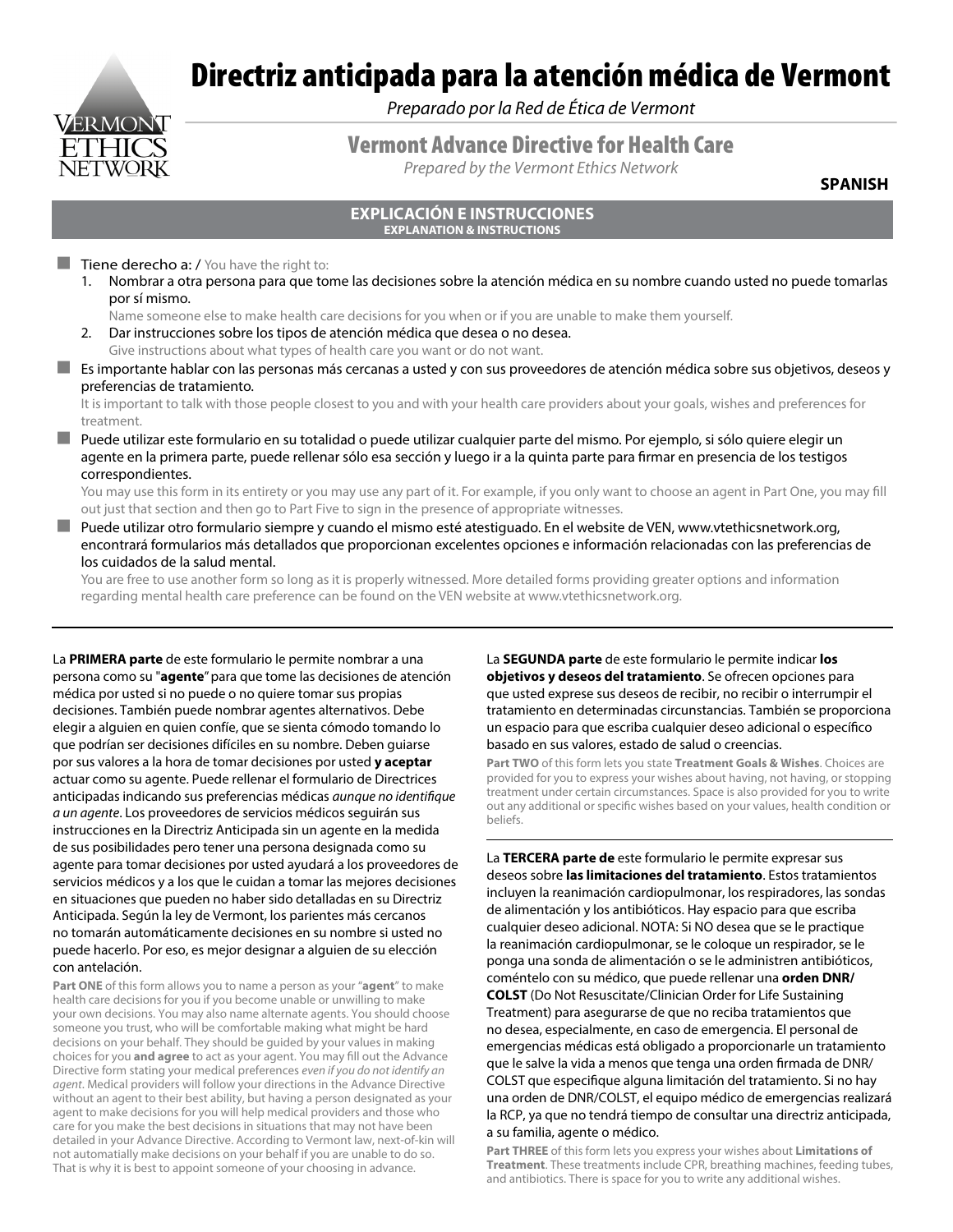NOTE: If you DO NOT want CPR, a breathing machine, a feeding tube, or antibiotics, please discuss this with your doctor, who can complete a **DNR/COLST order** (Do Not Resuscitate/Clinician Order for Life Sustaining Treatment) to ensure that you do not receive treatments you do not want, especially in an emergency. Emergency Medical Personnel are required to provide you with life-saving treatment unless they have a signed DNR/COLST order specifying some limitation of treatment. If there is no DNR/COLST order the emergency medical team will perform CPR as they will not have time to consult an Advance Directive, your family, agent, or physician.

#### La **CUARTA parte** de este formulario le permite expresar sus deseos relacionados con la **donación de órganos/tejidos y las preferencias para el funeral, el entierro y la disposición** de sus restos.

**Part FOUR** of this form allows you to express your wishes related to **organ/ tissue donation & preferences for funeral, burial and disposition** of your remains.

La **QUINTA parte** es para las firmas. Debe firmar y fechar el formulario en presencia de dos testigos adultos. Las siguientes personas no pueden ser testigos: su agente y agentes suplentes; su cónyuge o pareja; padres; hermanos; hijos o nietos.

Debe entregar copias del formulario cumplimentado a su agente y a su(s) agente(s) suplente(s), a su médico, a su familia y a cualquier centro de salud en el que resida o en el que pueda recibir atención. Por favor, anote quién tiene una copia de su Directriz Anticipada para que pueda ser actualizada si sus preferencias cambian.

También se le anima a que envíe una copia de su Directriz Anticipada al Registro de Directrices Anticipadas de Vermont con el Formulario de Acuerdo de Registro que se encuentra al final de este documento.

Usted tiene derecho a revocar total o parcialmente este documento de Directrices Anticipadas de Atención Médica o a sustituirlo en cualquier momento. Si lo revoca, todas las copias antiguas deben ser destruidas. Si realiza cambios y ha enviado una copia de su documento original al Registro de Directrices Anticipadas de Vermont, asegúrese de enviarles una nueva copia o un formulario de notificación de cambio con la información necesaria para actualizar su directriz anticipada allí.

**Part FIVE** is for signatures. You must sign and date the form in the presence of two adult witnesses. The following persons may not be witnesses: your agent and alternate agents; your spouse or partner; parents; siblings; children or grandchildren.

You should give copies of the completed form to your agent and alternate agent(s), to your physician, your family and to any health care facility where you reside or at which you are likely to receive care. Please note who has a copy of your Advance Directive so it may be updated if your preferences change.

You are also encouraged to send a copy of your Advance Directive to the Vermont Advance Directive Registry with the Registration Agreement Form found at the end of this document.

You have the right to revoke all or part of this Advance Directive for Health Care or replace this form at any time. If you do revoke it, all old copies should be destroyed. If you make changes and have sent a copy of your original document to the Vermont Advance Directive Registry, be sure to send them a new copy or a notification of change form with information needed to update your Advance Directive there.



## **A Comprehensive Guide to Medical Decision-Making**

Includes advance directive form to appoint a heath care agent and document treatment preferences



A publication by the Vermont Ethics Network

#### Tal vez desee leer el folleto *Taking Steps (Tomar medidas*) para ayudarle a pensar y discutir diferentes opciones y situaciones con su(s) agente(s) o sus seres queridos.

You may wish to read the booklet *Taking Steps* to help you think about and discuss different choices and situations with your agent(s) or loved ones.

Pueden adquirirse ejemplares de *Taking Steps* en: Copies of *Taking Steps* can be purchased from:

**Vermont Ethics Network**

**61 Elm Street Montpelier, VT 05602. Tel.: (Tel) (802) 828-2909 Fax: (Fax) (802) 828-2646**

**www.vtethicsnetwork.org**

Para obtener información sobre el Registro de Directrices Anticipadas de Vermont, visite: / For information about the Vermont Advance Directive Registry visit:

**Sitio web de VEN: www.vtethicsnetwork.org VEN website**

#### o / or

**Página web del registro en el Departamento de Salud de Vermont: www.healthvermont.gov/vadr Registry website at the Vermont Department of Health: www.healthvermont.gov/vadr**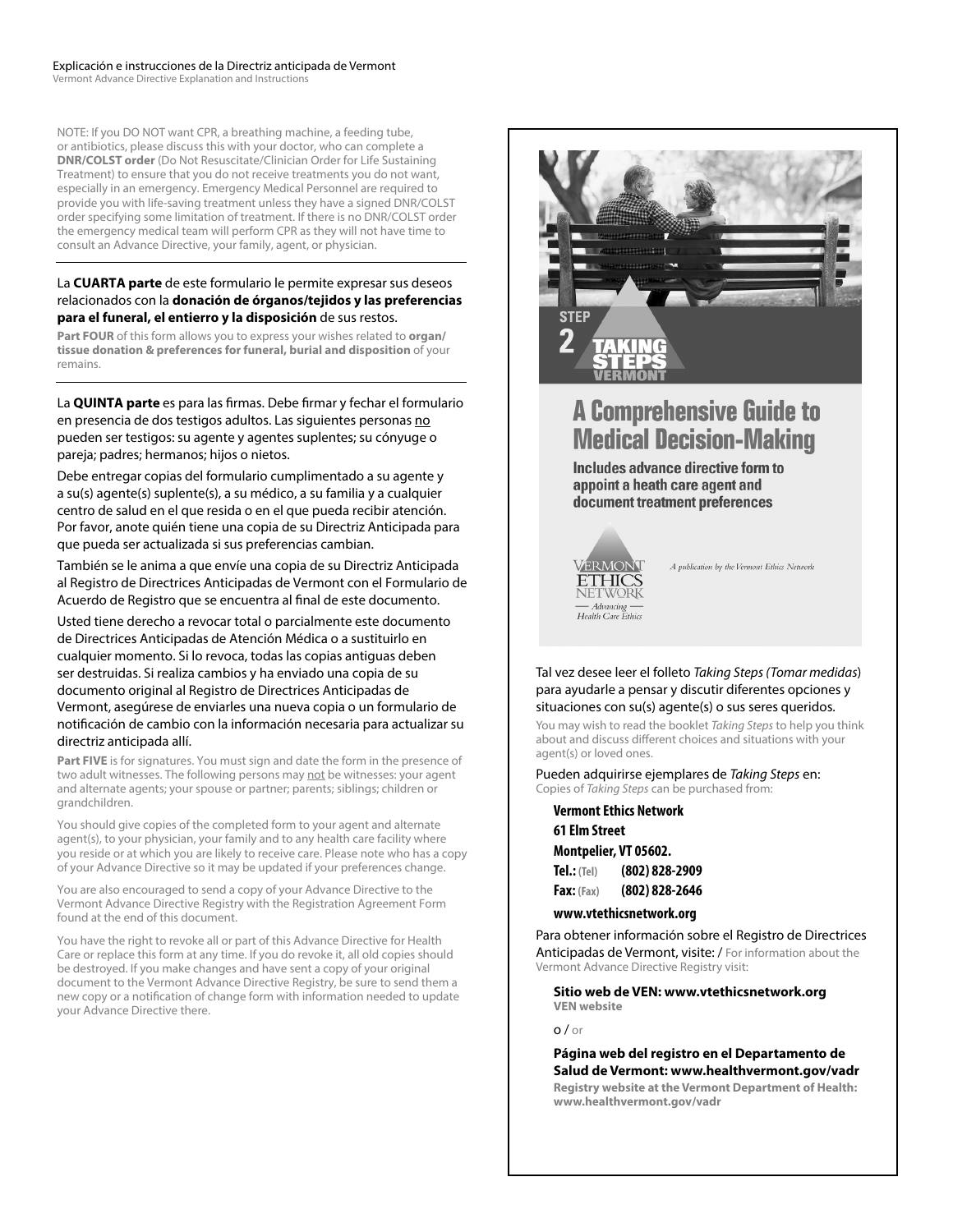

## Directriz anticipada para la atención médica de Vermont

| LITICO                                                        |                                                                                                                                                                                                                                                                                                                                                                                                |                                             |                      |
|---------------------------------------------------------------|------------------------------------------------------------------------------------------------------------------------------------------------------------------------------------------------------------------------------------------------------------------------------------------------------------------------------------------------------------------------------------------------|---------------------------------------------|----------------------|
| <b>NETWORK</b>                                                | <b>Vermont Advance Directive for Health Care</b>                                                                                                                                                                                                                                                                                                                                               |                                             |                      |
| <b>SU NOMBRE</b><br>YOUR NAME                                 |                                                                                                                                                                                                                                                                                                                                                                                                | <b>FECHA DE NACIMIENTO</b><br>DATE OF BIRTH | <b>FECHA</b><br>DATE |
| DIRECCIÓN<br>ADDRESS                                          |                                                                                                                                                                                                                                                                                                                                                                                                |                                             |                      |
| <b>CIUDAD</b>                                                 |                                                                                                                                                                                                                                                                                                                                                                                                | <b>ESTADO</b>                               | <b>ZIP</b>           |
| <b>CITY</b>                                                   |                                                                                                                                                                                                                                                                                                                                                                                                | <b>STATE</b>                                | ZIP                  |
|                                                               | PRIMERA PARTE: SU AGENTE DE ATENCIÓN MÉDICA<br>PART ONE: YOUR HEALTH CARE AGENT                                                                                                                                                                                                                                                                                                                |                                             |                      |
|                                                               | Puede decidir el tipo de tratamiento que usted quiere o no quiere en caso que se enferme gravemente o se esté muriendo. Independientemente de las                                                                                                                                                                                                                                              |                                             |                      |
|                                                               | limitaciones que se expresaron en relación al tratamiento, usted tiene derecho a que se le traten sus dolores y sus síntomas (náusea, fatiga, dificultad para                                                                                                                                                                                                                                  |                                             |                      |
|                                                               | respirar). A menos que se indiquen las limitaciones al tratamiento, se requiere y se espera que el equipo médico haga todo lo posible para salvar su vida.                                                                                                                                                                                                                                     |                                             |                      |
|                                                               | You can decide what kind of treatment you want or don't want if you become seriously ill or are dying. Regardless of the treatment limitations expressed, you have the right to have your pain<br>and symptoms (nausea, fatigue, shortness of breath) managed. Unless treatment limitations are stated, the medical team is required and expected to do everything possible to save your life. |                                             |                      |
|                                                               | Designo a esta persona como mi <b>AGENTE</b> de atención médica:                                                                                                                                                                                                                                                                                                                               |                                             |                      |
| I appoint this person to be my health care AGENT:             |                                                                                                                                                                                                                                                                                                                                                                                                |                                             |                      |
| <b>NOMBRE DEL AGENTE</b><br>AGENT NAME                        |                                                                                                                                                                                                                                                                                                                                                                                                | <b>EMAIL</b><br>EMAIL                       |                      |
| DIRECCIÓN<br>ADDRESS                                          |                                                                                                                                                                                                                                                                                                                                                                                                |                                             |                      |
| TEL. DE CASA<br><b>HOME PHONE</b>                             | <b>TEL. DEL TRABAJO</b><br><b>WORK PHONE</b>                                                                                                                                                                                                                                                                                                                                                   | MÓVIL<br><b>CELL PHONE</b>                  |                      |
| (Si designa a <b>COAGENTES</b> , anótelos en una hoja aparte) | (If you appoint CO-AGENTS, list them on a separate sheet of paper)                                                                                                                                                                                                                                                                                                                             |                                             |                      |
|                                                               | Si este agente no está disponible, no quiere o no puede actuar como mi agente, nombro a esta persona como mi AGENTE SUPLENTE:<br>If this agent is unavailable, unwilling or unable to act as my agent, I appoint this person as my ALTERNATE AGENT:                                                                                                                                            |                                             |                      |
| <b>AGENTE SUPLENTE</b><br>ALTERNATE AGENT NAME                |                                                                                                                                                                                                                                                                                                                                                                                                | EMAIL<br>EMAIL                              |                      |
| <b>DIRECCIÓN</b><br>ADDRESS                                   |                                                                                                                                                                                                                                                                                                                                                                                                |                                             |                      |
| TEL. DE CASA<br>HOME PHONE                                    | <b>TEL. DEL TRABAJO</b><br><b>WORK PHONE</b>                                                                                                                                                                                                                                                                                                                                                   | MÓVIL<br><b>CELL PHONE</b>                  |                      |
|                                                               | Otras personas que pueden ser consultadas sobre decisiones médicas en mi nombre son:                                                                                                                                                                                                                                                                                                           |                                             |                      |
|                                                               | Others who may be consulted about medical decisions on my behalf include:                                                                                                                                                                                                                                                                                                                      |                                             |                      |
|                                                               |                                                                                                                                                                                                                                                                                                                                                                                                |                                             |                      |
|                                                               |                                                                                                                                                                                                                                                                                                                                                                                                |                                             |                      |
|                                                               |                                                                                                                                                                                                                                                                                                                                                                                                |                                             |                      |
| Primary care provider (Physician, PA or Nurse Practitioner):  | Proveedor de atención primaria (médico, médico asistenteo o enfermero):                                                                                                                                                                                                                                                                                                                        |                                             |                      |
| <b>NOMBRE</b><br>NAME                                         |                                                                                                                                                                                                                                                                                                                                                                                                | TEL.<br>PHONE                               |                      |
| <b>DIRECCIÓN</b>                                              |                                                                                                                                                                                                                                                                                                                                                                                                |                                             |                      |
| ADDRESS                                                       |                                                                                                                                                                                                                                                                                                                                                                                                |                                             |                      |

**NOMBRE** NAME **DIRECCIÓN**

ADDRESS

**Los que NO deben ser consultados son:**

Those who should **NOT** be consulted include:

**TEL.** PHONE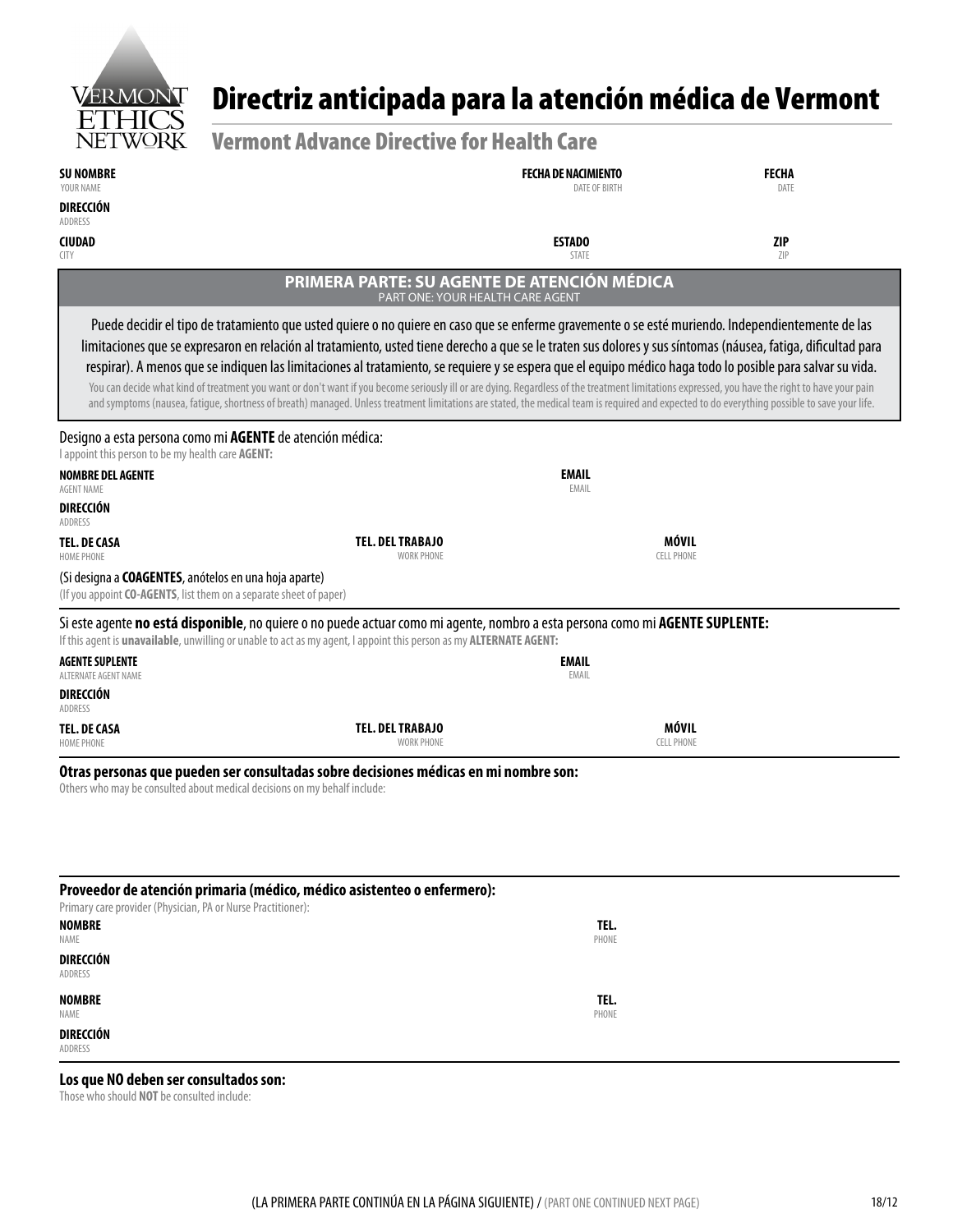| <b>NOMBRE</b><br>NAME | DIRECTRIZ ANTICIPADA, PÁGINA 2                                                                                                                                            | FECHA DE NACIMIENTO<br>DOB                                                                                                                                                                                                                                                                                                                                                                                                                                                      | ADVANCE DIRECTIVE, PAGE 2<br><b>FECHA</b><br>[DATE]                                                            |
|-----------------------|---------------------------------------------------------------------------------------------------------------------------------------------------------------------------|---------------------------------------------------------------------------------------------------------------------------------------------------------------------------------------------------------------------------------------------------------------------------------------------------------------------------------------------------------------------------------------------------------------------------------------------------------------------------------|----------------------------------------------------------------------------------------------------------------|
| Ahora<br>Now          | Cuando no pueda tomar mis propias decisiones<br>When I cannot make my own decisions<br>Cuando esto suceda:<br>When this happens:                                          | Quiero que comience mi Directriz Anticipada: / I want my Advance Directive to start:                                                                                                                                                                                                                                                                                                                                                                                            |                                                                                                                |
|                       |                                                                                                                                                                           | <b>SEGUNDA PARTE: OBJETIVOS DE SALUD Y DESEOS ESPIRITUALES</b><br>PART TWO: HEALTH CARE GOALS AND SPIRITUAL WISHES                                                                                                                                                                                                                                                                                                                                                              |                                                                                                                |
|                       |                                                                                                                                                                           | Mis objetivos generales de cuidado de la salud incluyen: / My overall health care goals include:                                                                                                                                                                                                                                                                                                                                                                                |                                                                                                                |
|                       | Quiero que mi vida se mantenga el<br>mayor tiempo posible por cualquier<br>medio médico.<br>I want to have my life sustained as long as<br>possible by any medical means. | Quiero el tratamiento para mantener mi vida sólo si es mi voluntad:<br>I want treatment to sustain my life only if I will:<br>ser capaz de comunicarme con amigos y familiares.<br>be able to communicate with friends and family.<br>ser capaz de cuidar de mí mismo.<br>be able to care for myself.<br>vivir sin un dolor incapacitante.<br>live without incapacitating pain.<br>ser consciente y estar al tanto de mi entorno.<br>be conscious and aware of my surroundings. | Sólo quiero un tratamiento dirigido a<br>mi comodidad.<br>I only want treatment directed toward my<br>comfort. |
|                       | Otros objetivos, deseos o creencias que deseo expresar son:<br>Additional Goals, Wishes, or Beliefs I wish to express include:                                            |                                                                                                                                                                                                                                                                                                                                                                                                                                                                                 |                                                                                                                |

Personas a las que se debe avisar si tengo una enfermedad que pone en peligro mi vida: People to notify if I have a life-threatening illness:

Si me estoy muriendo es importante para mí estar (marque la opción): / If I am dying it is important for me to be (check choice):



No preference

**Mis deseos de cuidado espiritual incluyen:** / My Spiritual Care Wishes include:

Mi religión/fe: My Religion/Faith:

LUGAR DE CULTO PLACE OF WORSHIP

DIRECCIÓN ADDRESS

Los siguientes artículos, músicas o lecturas serían un consuelo para mí:

The following items or music or readings would be a comfort to me:

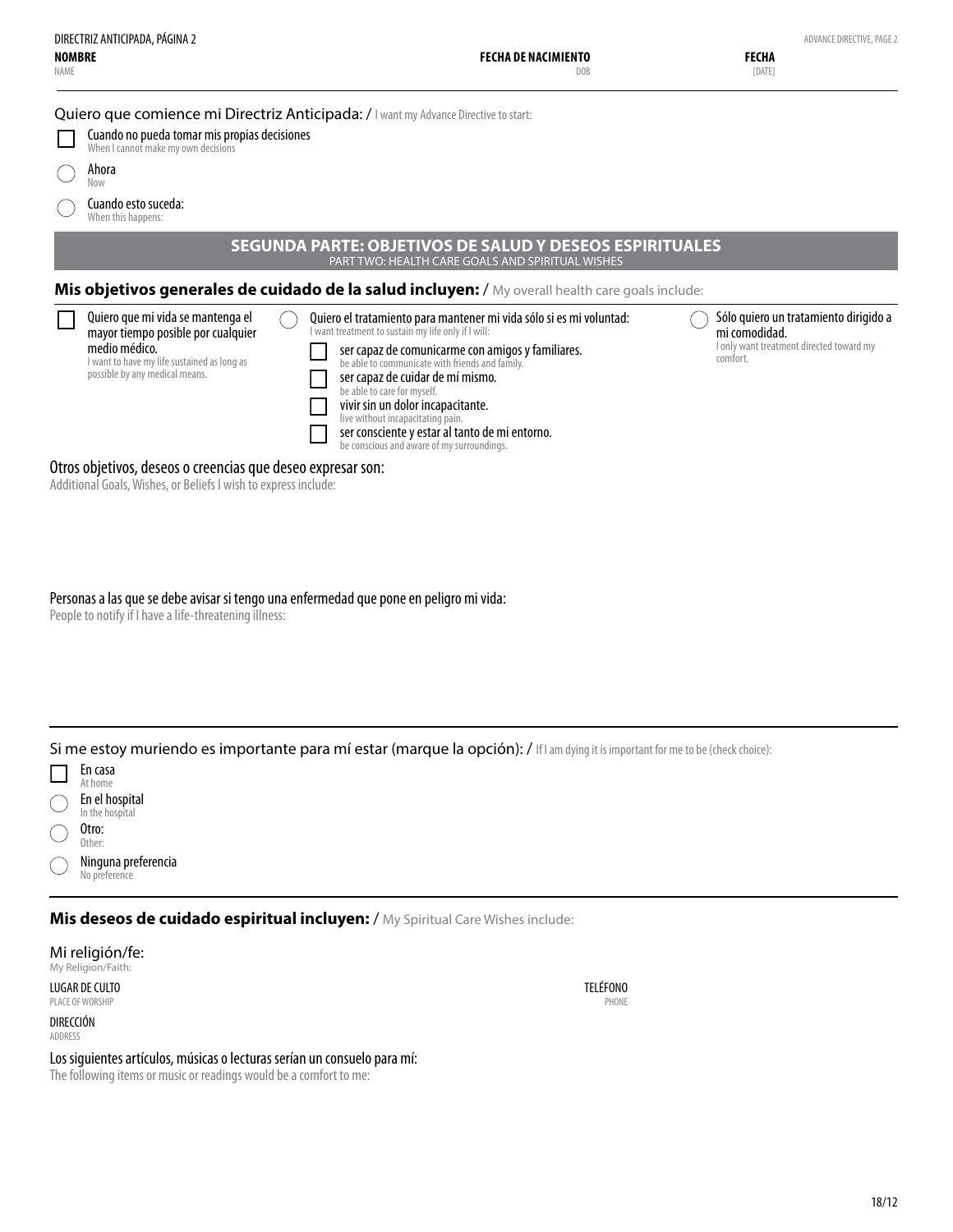**NOMBRE DIRECTRIZ ANTICIPADA, PÁGINA 3** ADVANCE DIRECTIVE, PAGE 3

**FECHA DE NACIMIENTO**

**FECHA**

| NOMBRE<br><b>NAME</b>                                                                                                                                                                                                                                                                                                                                                                                                                                                                                                                                                                                                                                                                                          | FECHA DE NACIMIENTO<br>DO <sub>B</sub>                                                                                                                                                 | FECHA<br>DATE                                                                                                                                                 |
|----------------------------------------------------------------------------------------------------------------------------------------------------------------------------------------------------------------------------------------------------------------------------------------------------------------------------------------------------------------------------------------------------------------------------------------------------------------------------------------------------------------------------------------------------------------------------------------------------------------------------------------------------------------------------------------------------------------|----------------------------------------------------------------------------------------------------------------------------------------------------------------------------------------|---------------------------------------------------------------------------------------------------------------------------------------------------------------|
|                                                                                                                                                                                                                                                                                                                                                                                                                                                                                                                                                                                                                                                                                                                | <b>TERCERA PARTE: LIMITACIONES DEL TRATAMIENTO</b><br><b>PART THREE: LIMITATIONS OF TREATMENT</b>                                                                                      |                                                                                                                                                               |
| Su agente de atención médica puede tomar decisiones relacionadas con su atención cuando usted no pueda o no quiera tomar decisiones por sí mismo. Debe<br>elegir a alguien en quien confíe, que entienda sus deseos y acepte actuar como su agente. Su proveedor de atención médica NO puede ser su agente a menos que<br>sea un familiar. Su agente NO puede ser el propietario, operador, empleado o contratista de un centro de atención residencial, un centro de atención médica o un<br>Your health care agent can make health care decisions for you when you are unable or unwilling to make decisions for yourself. You should pick someone that you trust, who understands your wishes and agrees to | centro penitenciario en el que usted resida en el momento de completar su directriz anticipada.                                                                                        |                                                                                                                                                               |
| act as your agent. Your health care provider may NOT be your agent unless they are a relative. Your agent may NOT be the owner, operator, employee or contractor of a residential care facility, health care facility or                                                                                                                                                                                                                                                                                                                                                                                                                                                                                       | correctional facility where you reside at the time your advance directive is completed.                                                                                                |                                                                                                                                                               |
| 1. Si mi corazón se detiene (elija una) / If my heart stops (choose one):                                                                                                                                                                                                                                                                                                                                                                                                                                                                                                                                                                                                                                      |                                                                                                                                                                                        |                                                                                                                                                               |
| Quiero que me hagan una reanimación cardiopulmonar para intentar reiniciar<br>mi corazón. / I DO want CPR done to try to restart my heart.                                                                                                                                                                                                                                                                                                                                                                                                                                                                                                                                                                     | mi corazón. / I DON'T want CPR done to try to restart my heart.                                                                                                                        | NO quiero que me hagan una reanimación cardiopulmonar para intentar reiniciar                                                                                 |
| La RCP es la reanimación cardiopulmonar, que incluye compresiones vigorosas en el pecho, el uso de estimulación eléctrica,<br>medicamentos para apoyar o restaurar la función del corazón y respiraciones de rescate (forzar el aire en los pulmones).<br>CPR means cardio (heart)-pulmonary (lung) resuscitation, including vigorous compressions of the chest, use of electrical stimulation, medications<br>to support or restore heart function, and rescue breaths (forcing air into your lungs).                                                                                                                                                                                                         |                                                                                                                                                                                        |                                                                                                                                                               |
| 2. Si soy incapaz de respirar por mí mismo (elige una): / If I am unable to breathe on my own (choose one):                                                                                                                                                                                                                                                                                                                                                                                                                                                                                                                                                                                                    |                                                                                                                                                                                        |                                                                                                                                                               |
| Yo SI quiero un respirador sin límite de tiempo.<br>I DO want a breathing machine without any time limit.                                                                                                                                                                                                                                                                                                                                                                                                                                                                                                                                                                                                      | Quiero tener un respirador por poco tiempo para<br>ver si sobrevivo o mejoro.<br>I want to have a breathing machine for a short time to see if I                                       | NO quiero un respirador durante NINGÚN tiempo.<br>I DO NOT want a breathing machine for ANY length of time.                                                   |
| "Respirador" se refiere a un dispositivo que mueve mecánicamente el aire dentro y fuera de los pulmones, como un ventilador.<br>"Breathing machine" refers to a device that mechanically moves air into and out of your lungs such as a ventilator.                                                                                                                                                                                                                                                                                                                                                                                                                                                            |                                                                                                                                                                                        |                                                                                                                                                               |
| 3. Si no soy capaz de tragar suficiente comida o agua para mantenerme con vida (elige una):<br>If I am unable to swallow enough food or water to stay alive (choose one):                                                                                                                                                                                                                                                                                                                                                                                                                                                                                                                                      |                                                                                                                                                                                        |                                                                                                                                                               |
| Yo SI quiero una sonda de alimentación sin límites<br>de tiempo.<br>I DO want a feeding tube without any time limits.                                                                                                                                                                                                                                                                                                                                                                                                                                                                                                                                                                                          | Quiero tener una sonda de alimentación por poco<br>tiempo para ver si sobrevivo o mejoro.<br>I want to have a feeding tube for a short time to see if I will<br>survive or get better. | NO quiero una sonda de alimentación durante<br>ningún tiempo.<br>I DO NOT want a feeding tube for any length of time.                                         |
| NOTA: Si está recibiendo tratamiento en otro estado, es posible que su agente no tenga automáticamente la autoridad<br>para retener o retirar una sonda de alimentación. Si desea que su agente decida sobre las sondas de alimentación,<br>marque la casilla siguiente.<br>NOTE: If you are being treated in another state your agent may not automatically have the authority to withhold or withdraw a feeding tube. If you wish to have your                                                                                                                                                                                                                                                               |                                                                                                                                                                                        |                                                                                                                                                               |
| agent decide about feeding tubes please check the box below.<br>Autorizo a mi agente a tomar decisiones sobre las sondas de alimentación.<br>I authorize my agent to make decisions about feeding tubes.                                                                                                                                                                                                                                                                                                                                                                                                                                                                                                       |                                                                                                                                                                                        |                                                                                                                                                               |
| 4. Si tengo una enfermedad terminal o una enfermedad tan grave que es poco probable que mejore (elija una):                                                                                                                                                                                                                                                                                                                                                                                                                                                                                                                                                                                                    |                                                                                                                                                                                        |                                                                                                                                                               |
| If I am terminally ill or so ill that I am unlikely to get better (choose one):<br>SÍ quiero antibióticos u otros medicamentos para combatir la infección.<br>I DO want antibiotics or other medication to fight infection.                                                                                                                                                                                                                                                                                                                                                                                                                                                                                    | I DON'T want antibiotics or other medication to fight infection.                                                                                                                       | NO quiero antibióticos ni otros medicamentos para combatir la infección.                                                                                      |
| Si ha manifestado que NO desea recibir reanimación cardiopulmonar, un respirador, una sonda de alimentación o antibióticos<br>bajo ninguna circunstancia, coméntelo con su médico, que puede rellenar un formulario de DNR/COLST para asegurarse<br>de que no reciba tratamientos que no desea, especialmente en una situación de emergencia. La orden de DNR/COLST se<br>cumplirá fuera del ámbito hospitalario.                                                                                                                                                                                                                                                                                              |                                                                                                                                                                                        | If you have stated you DO NOT want CPR, a breathing machine, a feeding tube, or antibiotics under any circumstances, please discuss this with your doctor who |

If you have stated you DO NOT want CPR, a breathing machine, a feeding tube, or antibiotics under any circumstances, please discuss this with your doctor who can complete a DNR/COLST form to ensure you don't receive treatments you don't want, particularly in an emergency situation. A DNR/COLST order will be honored outside of the hospital setting.

Limitaciones adicionales del tratamiento que deseo incluir: / Additional Limitations of Treatment I wish to include: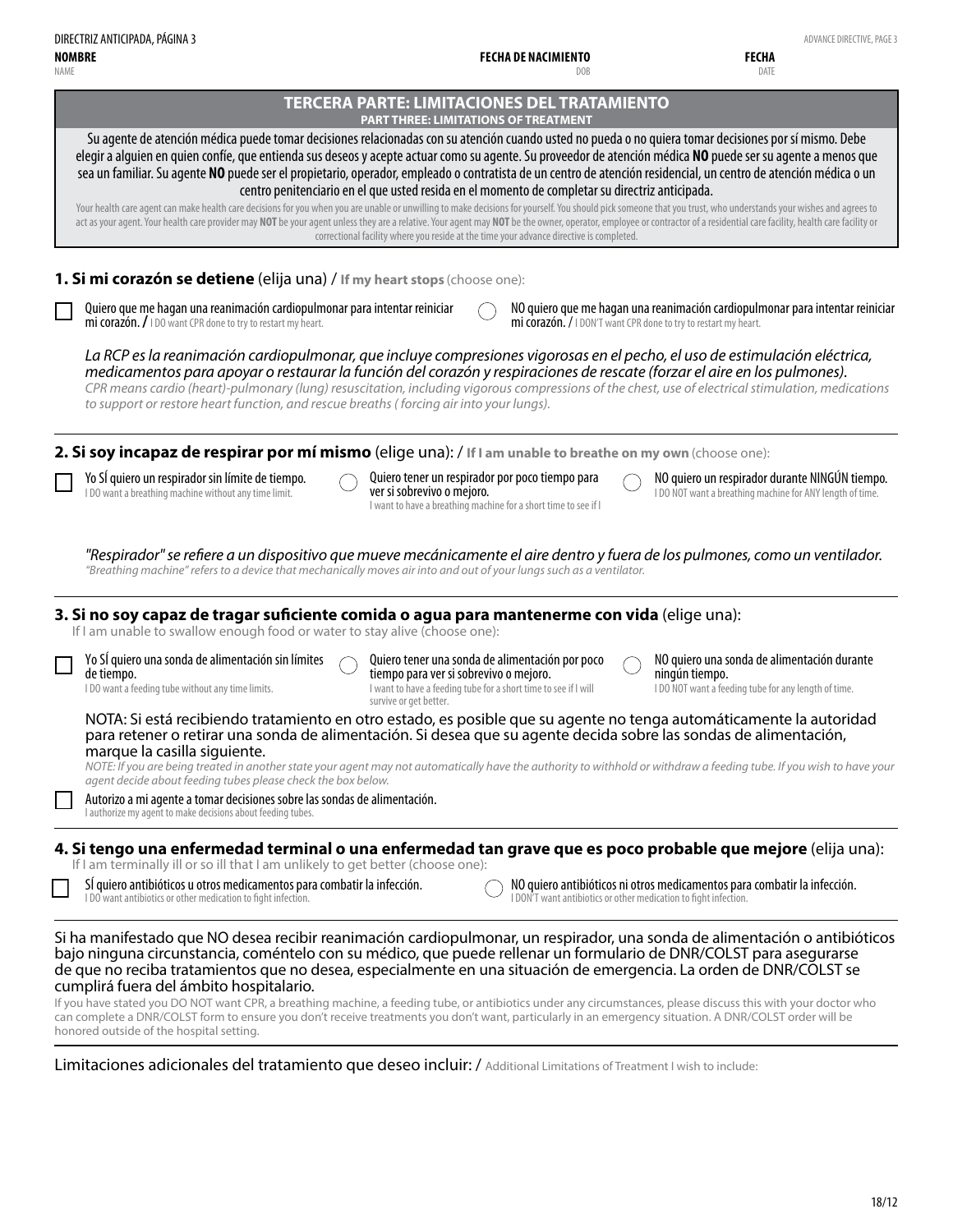| DIRECTRIZ ANTICIPADA, PÁGINA 4 |
|--------------------------------|
| <b>NOMBRE</b>                  |

#### NAME

**FECHA DE NACIMIENTO** DOB ADVANCE DIRECTIVE, PAGE 4

**FECHA** DATE

|             | <b>CUARTA PARTE: DONACIÓN DE ÓRGANOS/TEJIDOS Y ENTIERRO/DISPOSICIÓN DE LOS RESTOS MORTALES</b>                                                                                                                                                                                                                                                        |               |  |  |
|-------------|-------------------------------------------------------------------------------------------------------------------------------------------------------------------------------------------------------------------------------------------------------------------------------------------------------------------------------------------------------|---------------|--|--|
|             | <b>PART FOUR: ORGAN/TISSUE DONATION &amp; BURIAL/DISPOSITION OF REMAINS</b><br>Mis deseos para la donación de órganos y tejidos (marque sus opciones):                                                                                                                                                                                                |               |  |  |
|             | My wishes for organ & tissue donation (check your choices):<br>Consiento donar los siguientes órganos y tejidos:                                                                                                                                                                                                                                      |               |  |  |
|             | I consent to donate the following organs & tissues:<br>Cualquier órgano necesario                                                                                                                                                                                                                                                                     |               |  |  |
|             | Any needed organs<br>Cualquier tejido necesario (piel, hueso, córnea)                                                                                                                                                                                                                                                                                 |               |  |  |
|             | Any needed tissue (skin, bone, cornea)<br>No deseo donar los siguientes órganos y tejidos:                                                                                                                                                                                                                                                            |               |  |  |
|             | I do not wish to donate the following organs and tissues:<br>No quiero donar ningún órgano o tejido                                                                                                                                                                                                                                                   |               |  |  |
|             | I do not want to donate any organs or tissues<br>Quiero que mi agente sanitario decida<br>I want my health care agent to decide                                                                                                                                                                                                                       |               |  |  |
|             | Deseo donar mi cuerpo a la investigación o a programas educativos. (Nota: tendrá que hacer sus propios arreglos con una escuela de medicina u otro programa por adelantado)<br>I wish to donate my body to research or educational program(s). (Note: you will have to make your own arrangements with a medical school or other program in advance.) |               |  |  |
|             |                                                                                                                                                                                                                                                                                                                                                       |               |  |  |
|             | Mis instrucciones para el entierro/disposición de mis restos después de mi muerte (marque y complete):<br>My Directions for Burial/Disposition of My Remains after I Die (check & complete):                                                                                                                                                          |               |  |  |
|             | Tengo un contrato de previsión para arreglos funerarios:<br>I have a Pre-Need Contract for Funeral Arrangements:                                                                                                                                                                                                                                      |               |  |  |
| <b>NAME</b> | <b>NOMBRE</b>                                                                                                                                                                                                                                                                                                                                         | TEL.<br>PHONE |  |  |
| ADDRESS     | DIRECCIÓN                                                                                                                                                                                                                                                                                                                                             |               |  |  |
|             | Quiero que las siguientes personas decidan sobre mi entierro o disposición de mis restos (marque sus opciones):<br>I want the following individuals to decide about my burial or disposition of my remains (check your choices):                                                                                                                      |               |  |  |
|             | La familia:<br>Agente alternativo<br>Agente<br>Alternate Agent<br>Family:<br>Agent                                                                                                                                                                                                                                                                    |               |  |  |
| <b>NAME</b> | <b>NOMBRE</b>                                                                                                                                                                                                                                                                                                                                         | TEL.<br>PHONE |  |  |
| ADDRESS     | <b>DIRECCION</b>                                                                                                                                                                                                                                                                                                                                      |               |  |  |
|             | Otro:                                                                                                                                                                                                                                                                                                                                                 |               |  |  |
|             | Other:<br><b>NOMBRE</b>                                                                                                                                                                                                                                                                                                                               | TEL.          |  |  |
| NAME        | DIRECCIÓN                                                                                                                                                                                                                                                                                                                                             | PHONE         |  |  |
| ADDRESS     |                                                                                                                                                                                                                                                                                                                                                       |               |  |  |
|             | <b>Deseos específicos (marque sus opciones): / Specific Wishes (check your choices):</b><br>Quiero un velorio                                                                                                                                                                                                                                         |               |  |  |
|             | I want a Wake/Viewing<br>Prefiero un entierro - Si es posible, en el siguiente lugar (cementerio, dirección, número de teléfono)                                                                                                                                                                                                                      |               |  |  |
|             | I prefer a Burial - If possible at the following location: (cemetery, address, phone number)                                                                                                                                                                                                                                                          |               |  |  |
|             | Prefiero la cremación - Con mis cenizas guardadas o esparcidas de la siguiente manera:                                                                                                                                                                                                                                                                |               |  |  |
|             | I prefer Cremation - With my ashes kept or scattered as follows:                                                                                                                                                                                                                                                                                      |               |  |  |
|             | Quiero una ceremonia fúnebre con un entierro o cremación posterior                                                                                                                                                                                                                                                                                    |               |  |  |
|             | I want a Funeral Ceremony with a burial or cremation to follow                                                                                                                                                                                                                                                                                        |               |  |  |
|             | Prefiero sólo una ceremonia junto a la tumba<br>I prefer only a Graveside Ceremony                                                                                                                                                                                                                                                                    |               |  |  |
|             | Prefiero sólo una ceremonia conmemorativa con entierro o cremación precedente<br>I prefer only a Memorial Ceremony with burial or cremation preceding                                                                                                                                                                                                 |               |  |  |
|             | Otros detalles: (como música, lecturas, oficiante)<br>Other Details: (such as music, readings, Officiant)                                                                                                                                                                                                                                             |               |  |  |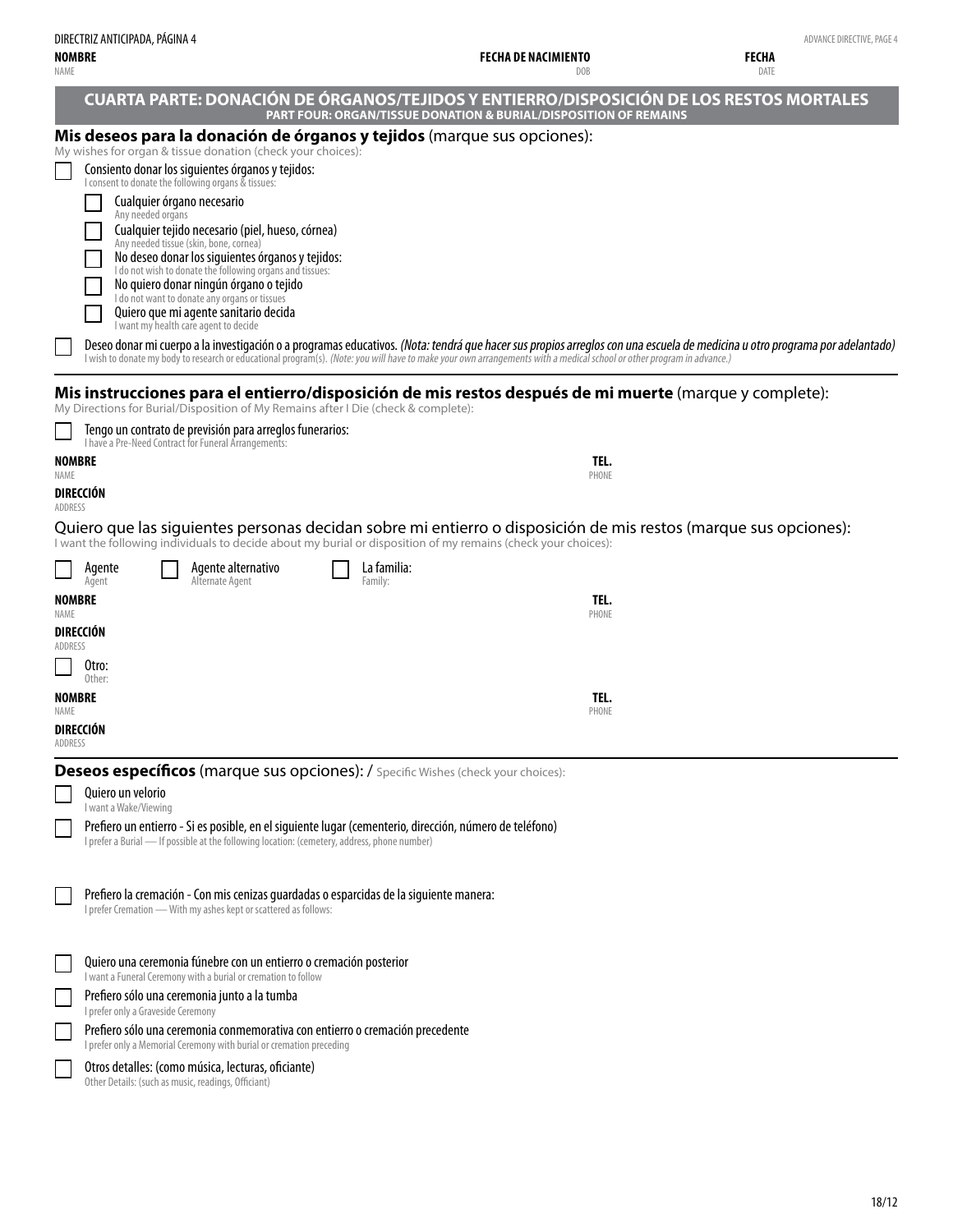**FIRMADO** SIGNED

#### **QUINTA PARTE: DECLARACIÓN DE DESEOS FIRMADA PART FIVE: SIGNED DECLARATION OF WISHES**

**FECHA DE NACIMIENTO**

DOB

#### Debe firmarlo ante DOS testigos adultos. Las siguientes personas **no** pueden firmar como testigos:

#### su(s) agente(s), cónyuge, padres, hermanos, hijos o nietos.

You must sign this before TWO adult witnesses. The following people may **not** sign as witnesses: your agent(s), spouse, parents, siblings, children or grandchildren.

#### **Declaro que este documento refleja mis deseos en materia de atención médica y que firmo esta directriz anticipada por mi propia voluntad.**

I declare that this document reflects my health care wishes and that I am signing this Advance Directive of my own free will.

#### Declaro que el firmante parecía entender la naturaleza de esta directriz anticipada y estar libre de coacción o influencia indebida en el momento en que se firmó. *(Por favor, firme y escriba en letra de molde)*

I affirm that the signer appeared to understand the nature of this advance directive and to be free from duress or undue influence at the time this was signed. *(Please sign and print)*

#### **TESTIGO 1 (NOMBRE EN LETRA DE MOLDE)** WITNESS 1 (PRINT NAME)

| <b>FIRMA</b><br>SIGNATURE        |                                      |
|----------------------------------|--------------------------------------|
| WITNESS 2 (PRINT NAME)           | TESTIGO 2 (NOMBRE EN LETRA DE MOLDE) |
| <b>FIRMA</b><br><b>SIGNATURE</b> |                                      |

Si la persona que firma este documento está siendo admitida o es un paciente actual en un **hospital**, una de las siguientes personas debe firmar y declarar que ha explicado la naturaleza y el efecto de la directriz anticipada y que el paciente parecía entender y estar libre de coacción o influencia indebida en el momento de la firma: *la persona designada por el hospital para explicar, el defensor del pueblo, el representante del paciente de salud mental, un miembro reconocido del clero, un abogado de Vermont o una persona designada por el Tribunal de Sucesiones.*

If the person signing this document is being admitted to or is a current patient in a **hospital**, one of the following must sign and affirm that they have explained the nature and effect of the advance directive and the patient appeared to understand and be free from duress or undue influence at the time of signing: *designated hospital explainer, ombudsman, mental health patient representative, recognized member of the clergy, Vermont attorney, or Probate Court designee.*

Si la persona que firma este documento está siendo admitida o es residente en un **hogar de ancianos o centro de atención residencial**, una de las siguientes personas debe firmar y declarar que ha explicado la naturaleza y el efecto de las directrices anticipadas y que el residente parecía entender y estar libre de coacción o influencia indebida en el momento de la firma:*un defensor del pueblo, un miembro reconocido del clero, un abogado de Vermont, una persona designada por el Tribunal de Sucesiones, una persona designada por el hospital para explicar, un representante de los pacientes de salud mental, un clínico no empleado por el centro o un voluntario del hogar de ancianos/centro de atención residencial debidamente capacitado*.

If the person signing this document is being admitted to or is a resident in a **nursing home or residential care facility**, one of the following must sign and affirm that they have explained the nature and effect of the advance directive and the resident appeared to understand and be free from duress or undue influence at the time of signing: *an ombudsman, recognized member of the clergy, Vermont attorney, Probate Court designee, designated hospital explainer, mental health patient representative, clinician not employed by the facility, or appropriately trained nursing home/ residential care facility volunteer.*

**La persona que explica, tal y como se ha indicado anteriormente, también puede servir como uno de los dos testigos requeridos. /** The explainer as outlined above may also serve as one of the two required witnesses.

| <b>NOMBRE</b><br><b>NAME</b>      |               |
|-----------------------------------|---------------|
| TÍTULO/POSICIÓN<br>TITLE/POSITION | TEL.<br>PHONE |
| DIRECCIÓN<br>ADDRESS              |               |

**FIRMA** SIGNATURE

**FECHA** DATE

> **FECHA DATE**

> **FECHA** DATE

> **FECHA** DATE

**FECHA DATE**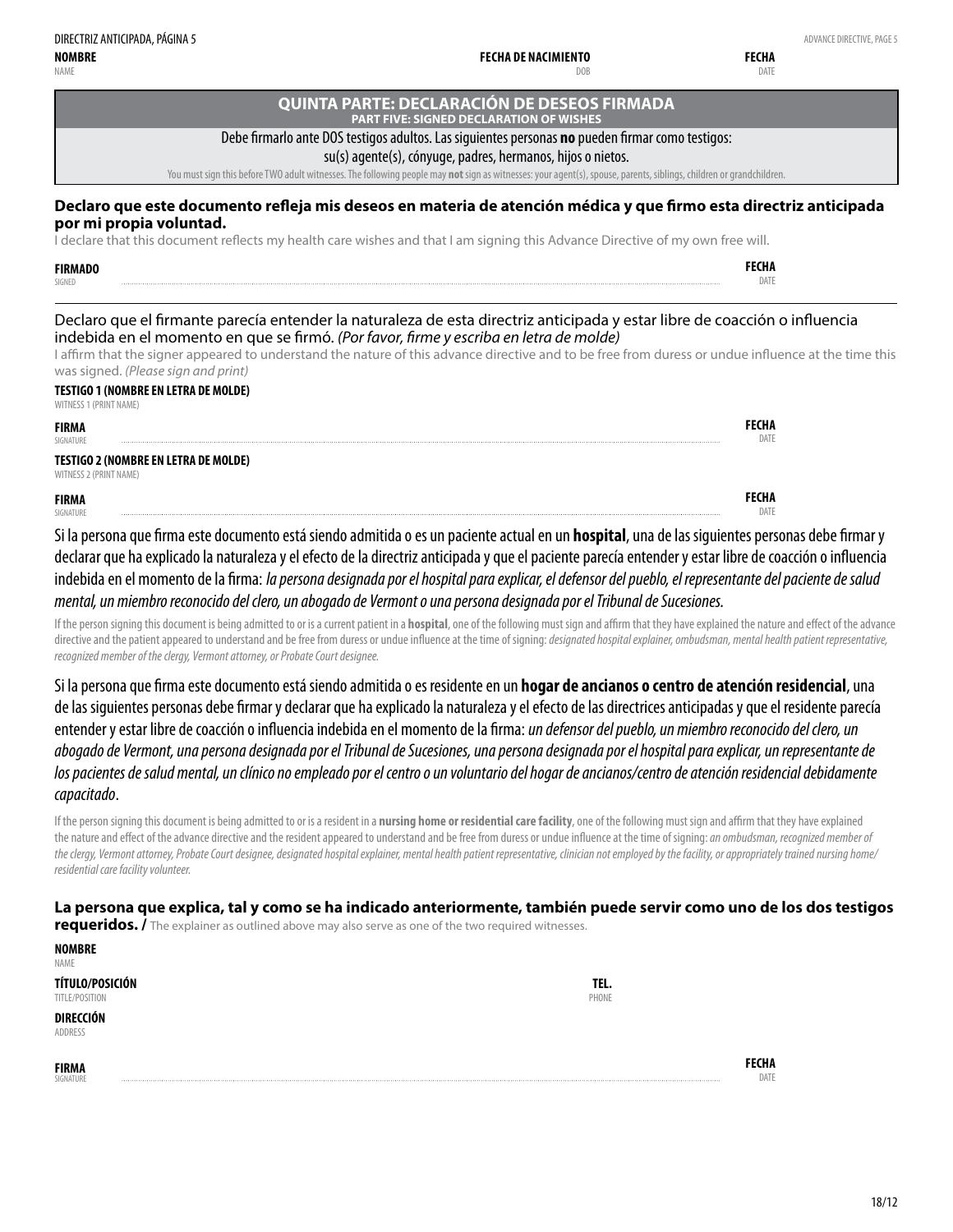**FECHA** DATE

#### **Los siguientes tienen una copia de mi Directriz Anticipada** (por favor marque):

The following have a copy of my Advance Directive (please check):

|                             | Registro de directrices anticipadas de Vermont<br>Vermont Advance Directive Registry | Fecha de registro:<br>Date registered: |  |
|-----------------------------|--------------------------------------------------------------------------------------|----------------------------------------|--|
|                             | Agente de atención médica<br>Health care agent                                       |                                        |  |
| $\Box$                      | Agente de atención médica alternativo<br>Alternate health care agent                 |                                        |  |
|                             | Doctor/Proveedor(es):<br>Doctor/Provider(s):                                         |                                        |  |
|                             | Hospital(es):<br>Hospital(s):                                                        |                                        |  |
|                             | Miembro(s) de la familia: Por favor, anote:<br>Family Member(s): Please list:        |                                        |  |
| <b>NOMBRE</b><br>NAME       |                                                                                      |                                        |  |
| DIRECCIÓN<br>ADDRESS        |                                                                                      |                                        |  |
| <b>NOMBRE</b><br>NAME       |                                                                                      |                                        |  |
| DIRECCIÓN<br>ADDRESS        |                                                                                      |                                        |  |
| <b>NOMBRE</b><br>NAME       |                                                                                      |                                        |  |
| DIRECCIÓN<br>ADDRESS        |                                                                                      |                                        |  |
| <b>NOMBRE</b><br>NAME       |                                                                                      |                                        |  |
| <b>DIRECCIÓN</b><br>ADDRESS |                                                                                      |                                        |  |
| <b>NOMBRE</b><br>NAME       |                                                                                      |                                        |  |
| DIRECCIÓN<br>ADDRESS        |                                                                                      |                                        |  |
|                             | Otro:<br>Other:                                                                      |                                        |  |
| <b>NOMBRE</b><br>NAME       |                                                                                      |                                        |  |
| DIRECCIÓN<br>ADDRESS        |                                                                                      |                                        |  |
| <b>NOMBRE</b><br>NAME       |                                                                                      |                                        |  |
| DIRECCIÓN<br>ADDRESS        |                                                                                      |                                        |  |
| <b>NOMBRE</b><br>NAME       |                                                                                      |                                        |  |
| <b>DIRECCIÓN</b><br>ADDRESS |                                                                                      |                                        |  |
| <b>NOMBRE</b><br>NAME       |                                                                                      |                                        |  |
| <b>DIRECCIÓN</b><br>ADDRESS |                                                                                      |                                        |  |
| <b>NOMBRE</b><br>NAME       |                                                                                      |                                        |  |

**DIRECCIÓN** ADDRESS

**NOMBRE** NAME

**DIRECCIÓN** ADDRESS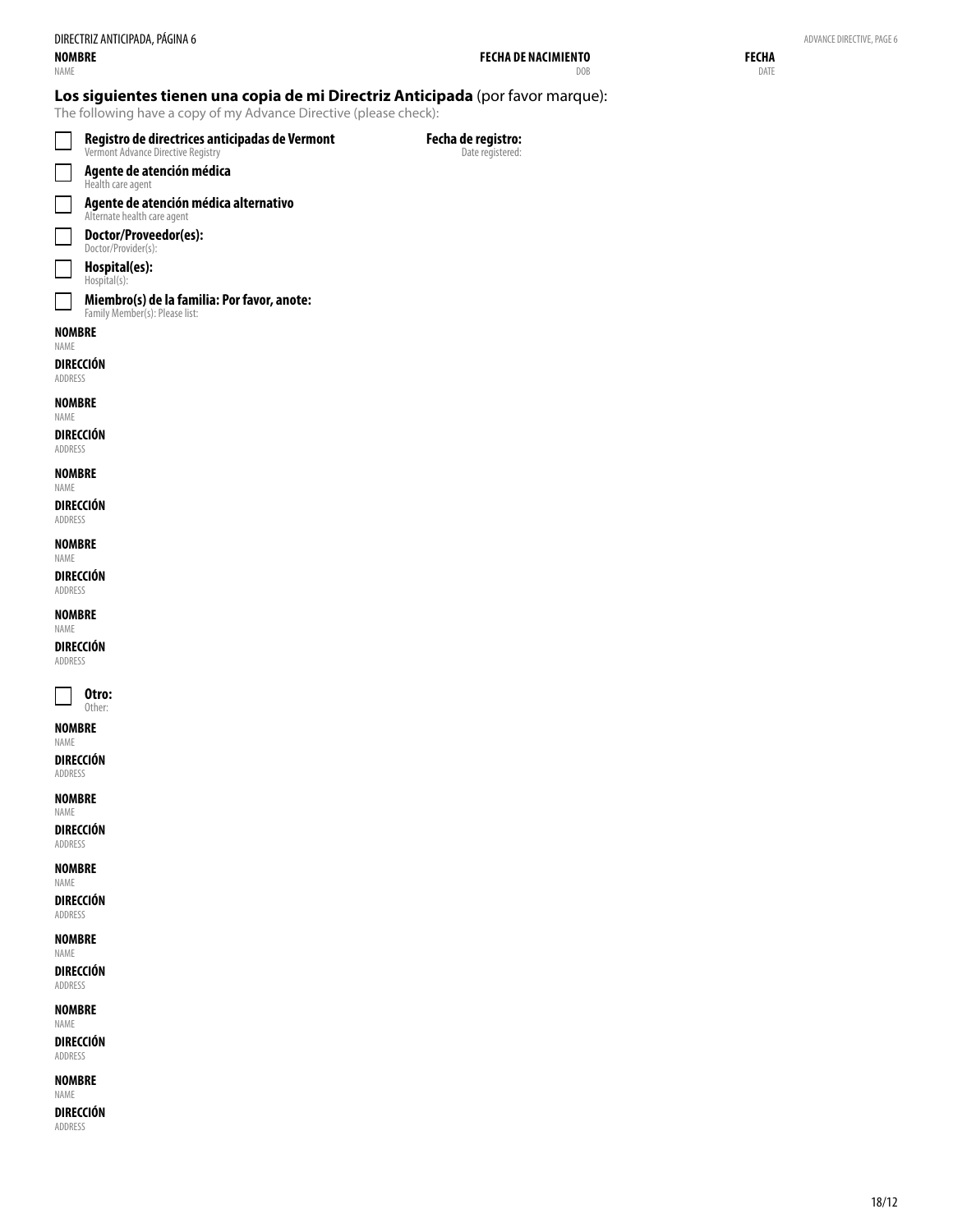

Г

Registry Use Only

Received: Confirmed:

### **Registro de directrices anticipadas de Vermont**

#### **Acuerdo de registro y formulario de autorización de cambio**

**(Documentos A y B según la norma de directrices anticipadas de Vermont)**

**Vermont Advance Directive Registry Registration Agreement & Authorization to Change Form**

**(Documents A & B per the Vermont Advance Directive Rule)**

| <b>Instrucciones / Directions</b>                                                                                                                                                           |                                                                                                                                                                                                                                            |                            |                                                                                                                                                 |  |  |
|---------------------------------------------------------------------------------------------------------------------------------------------------------------------------------------------|--------------------------------------------------------------------------------------------------------------------------------------------------------------------------------------------------------------------------------------------|----------------------------|-------------------------------------------------------------------------------------------------------------------------------------------------|--|--|
| Lea la política de registro en la página 3 y rellene las secciones pertinentes a continuación. Por favor, escriba a máquina o<br>1.<br>con letra de imprenta.                               |                                                                                                                                                                                                                                            |                            |                                                                                                                                                 |  |  |
| a.                                                                                                                                                                                          | Read the Registration Policy on page 3 and complete the relevant sections below. Please type or print clearly.<br>Personas que se registran por primera vez: Rellene la información requerida de la persona que registra y el documento A. |                            |                                                                                                                                                 |  |  |
| b.                                                                                                                                                                                          | First-time Registrants: Complete the Required Registrant Information & Document A.                                                                                                                                                         |                            | Actualización de un documento de directrices anticipadas ya archivado: Rellene la información requerida de la persona                           |  |  |
| que registra y el documento B.                                                                                                                                                              |                                                                                                                                                                                                                                            |                            |                                                                                                                                                 |  |  |
| 2.                                                                                                                                                                                          | Updating an Advance Directive already on file: Complete the Required Registrant Information & Document B.<br>Adjunte una copia firmada y atestiguada de su directriz anticipada.                                                           |                            |                                                                                                                                                 |  |  |
| Attach a signed and witnessed copy of your advance directive.                                                                                                                               |                                                                                                                                                                                                                                            |                            |                                                                                                                                                 |  |  |
|                                                                                                                                                                                             | del documento de directrices anticipadas firmado y atestiguado.                                                                                                                                                                            |                            | 3. Para registrar, se debe incluir un Acuerdo de registro o un formulario de Autorización de cambio lleno y firmado y una copia                 |  |  |
| advance directive document.                                                                                                                                                                 |                                                                                                                                                                                                                                            |                            | Registrations must include a completed and signed Registration Agreement or Authorization to Change form and a copy of the signed and witnessed |  |  |
| 4. Una vez que se llenan y se firman los formularios, deben enviarse por correo electrónico, correo postal o fax:<br>Once forms are completed and signed, send forms by email, mail or fax: |                                                                                                                                                                                                                                            |                            |                                                                                                                                                 |  |  |
| Enviar por correo electrónico a:<br>E-mail to:                                                                                                                                              | VADRSubmissions@uslwr.com                                                                                                                                                                                                                  |                            |                                                                                                                                                 |  |  |
| O envíelo por correo a:<br>Or Mail to:                                                                                                                                                      | Vermont Advance Directive Registry (VADR)                                                                                                                                                                                                  |                            |                                                                                                                                                 |  |  |
|                                                                                                                                                                                             | PO Box 2789<br>Westfield, NJ 07091-2789                                                                                                                                                                                                    |                            |                                                                                                                                                 |  |  |
| O por fax a:                                                                                                                                                                                | 908-654-1919                                                                                                                                                                                                                               |                            |                                                                                                                                                 |  |  |
| Or Fax to:                                                                                                                                                                                  |                                                                                                                                                                                                                                            |                            |                                                                                                                                                 |  |  |
| Para más información, visite: http://healthvermont.gov/vadr/ollame al 1-888-548-9455<br>For additional information visit: http://healthvermont.gov/vadr/ or call 1-888-548-9455             |                                                                                                                                                                                                                                            |                            |                                                                                                                                                 |  |  |
|                                                                                                                                                                                             |                                                                                                                                                                                                                                            |                            |                                                                                                                                                 |  |  |
| Información requerida de la persona que registra / Required Registrant Information<br><b>Nombre: Primero</b><br>Segundo<br>Apellido<br>Sufijo                                               |                                                                                                                                                                                                                                            |                            |                                                                                                                                                 |  |  |
|                                                                                                                                                                                             |                                                                                                                                                                                                                                            |                            |                                                                                                                                                 |  |  |
| Name:<br>First<br><b>Fecha de Nacimiento:</b>                                                                                                                                               | Middle __                                                                                                                                                                                                                                  | Last                       | Suffix                                                                                                                                          |  |  |
| Date of Birth:                                                                                                                                                                              |                                                                                                                                                                                                                                            |                            |                                                                                                                                                 |  |  |
| <b>Dirección postal principal:</b><br>Primary Mailing Address:<br>Pueblo/ciudad:                                                                                                            |                                                                                                                                                                                                                                            | <b>Estado:</b>             | Código postal:                                                                                                                                  |  |  |
| Town/City:                                                                                                                                                                                  |                                                                                                                                                                                                                                            | State:                     | Zip code:                                                                                                                                       |  |  |
| Teléfono:<br>Principal<br>Primary<br><b>Phone Number:</b>                                                                                                                                   |                                                                                                                                                                                                                                            | Otros:<br>Other:           |                                                                                                                                                 |  |  |
| ¿Desea que nos pongamos en contacto con usted por correo electrónico?<br>Would you like to be contacted by e-mail?                                                                          |                                                                                                                                                                                                                                            | No<br>No                   | Sí<br>Yes                                                                                                                                       |  |  |
| <b>Correo electrónico:</b>                                                                                                                                                                  |                                                                                                                                                                                                                                            |                            |                                                                                                                                                 |  |  |
| <b>Email Address:</b><br>Dirección postal secundaria (si corresponde):                                                                                                                      |                                                                                                                                                                                                                                            |                            |                                                                                                                                                 |  |  |
| Secondary Mailing Address (if applicable):<br>Pueblo/ciudad:                                                                                                                                |                                                                                                                                                                                                                                            | <b>Estado:</b>             | Código postal:                                                                                                                                  |  |  |
| Town/City:                                                                                                                                                                                  |                                                                                                                                                                                                                                            | State:                     | $\overline{z}$ ip code: $\_\_$                                                                                                                  |  |  |
|                                                                                                                                                                                             | <b>Contactos de emergencia / Emergency Contacts</b>                                                                                                                                                                                        |                            |                                                                                                                                                 |  |  |
| <b>Principal:</b><br>Nombre:<br>Primary:<br>Name:                                                                                                                                           |                                                                                                                                                                                                                                            |                            |                                                                                                                                                 |  |  |
| Relación con la persona que registra:                                                                                                                                                       |                                                                                                                                                                                                                                            | Teléfono: /                |                                                                                                                                                 |  |  |
| Relationship to Registrant:                                                                                                                                                                 |                                                                                                                                                                                                                                            | Phone Number:              |                                                                                                                                                 |  |  |
| <b>Secundario: Nombre:</b><br>Secondary:<br>Name:                                                                                                                                           |                                                                                                                                                                                                                                            |                            |                                                                                                                                                 |  |  |
| Relación con la persona que registra:<br>Relationship to Registrant:                                                                                                                        |                                                                                                                                                                                                                                            | Teléfono:<br>Phone Number: |                                                                                                                                                 |  |  |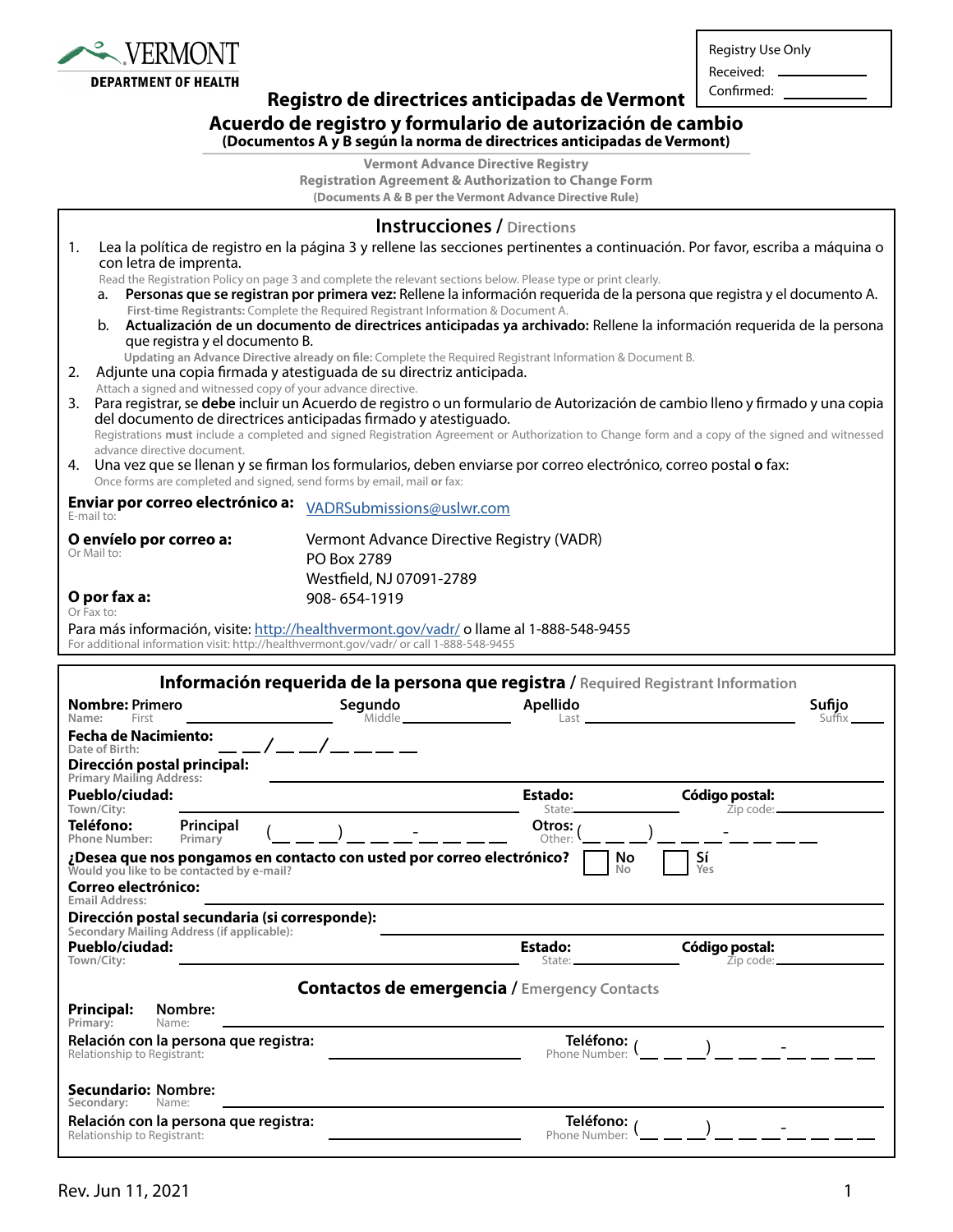

Registry Use Only

Received: Confirmed:

#### **AVISO: Todas las presentaciones ante el Registro deben incluir una copia firmada y atestiguada del documento de directrices anticipadas de la**

**persona que registra. Esto se aplica tanto a las primeras presentaciones como a las actualizaciones de los documentos existentes.**

NOTICE: All submissions to the Registry must include a signed and witnessed copy of the registrant's Advance Directive. This applies to both first-time submissions and updates to existing documents.

#### **Documento A: Acuerdo de registro**

**Document A: Registration Agreement**

Rellene este apartado **sólo** si es la primera vez que registra sus directrices anticipadas.

Complete this section **only** if this is your first time registering your advance directive.

Yo, \_\_\_\_\_\_\_\_\_\_\_\_\_\_\_\_\_\_\_\_\_\_\_\_\_\_\_\_\_\_\_\_\_\_\_\_\_\_\_\_\_\_\_\_\_\_\_\_\_\_\_\_\_\_\_\_\_ **(nombre en letra de imprenta)** solicito que mi directriz anticipada se inscriba en el Registro de directrices Anticipadas de Vermont, y autorizo su acceso según lo permita la ley de Vermont. Al firmar a continuación, reconozco y declaro que: la información proporcionada es exacta; he leído, entiendo y acepto los términos de la Política de Inscripción del Registro; protegeré del acceso no autorizado tanto a mi número de identificación de solicitante como a mi tarjeta de billetera y notificaré inmediatamente al Registro por escrito los cambios en mi información de inscripción o en mi directriz anticipada. Ejecuto este acuerdo voluntariamente y sin coacción, coerción o influencia indebida por ninguna de las partes. Entiendo que cualquier persona que tenga acceso a mi tarjeta de billetera puede utilizarla para acceder a mis documentos e información personal. Esta autorización permanecerá vigente hasta que la revoque.

(print name) request that my advance directive be registered in the Vermont Advance Directive Registry, and authorize its access as allowed by Vermont law. By signing below, I acknowledge and affirm that: the information provided is accurate; I have read, understand, and agree to the terms of the Registry Registration Policy; I will safeguard my registrant identification number and wallet card from unauthorized access; and I will immediately notify the Registry in writing of changes to my registration information or advance directive. I execute this agreement voluntarily and without coercion, duress, or undue influence by any party. I understand that anyone who has access to my wallet card can use it to gain access to my documents and personal information. This authorization remains in effect until I revoke it.

#### **Firma de la persona que registra:**

**Fecha: Date:**

**Signature of Registrant:**

|                                                                                                                                                                                                                                                                         | Documento B: Autorización para cambiar<br><b>Document B: Authorization to Change</b>                                                                                                                                                                     |  |  |
|-------------------------------------------------------------------------------------------------------------------------------------------------------------------------------------------------------------------------------------------------------------------------|----------------------------------------------------------------------------------------------------------------------------------------------------------------------------------------------------------------------------------------------------------|--|--|
| Rellene sólo si está actualmente registrado y realiza actualizaciones a una directriz anticipada ya archivada en el registro.<br>Complete only if you are currently registered and making updates to an advance directive already on file with the registry.            |                                                                                                                                                                                                                                                          |  |  |
| Marque la casilla que corresponda a su presentación.<br>Check the box below that applies to your submission.                                                                                                                                                            |                                                                                                                                                                                                                                                          |  |  |
| conservará en su expediente.<br>Amend: Check this box to amend your existing advance directive. Prior document history will be retained in your file.<br>se conservará en su expediente.                                                                                | Modificar: Marque esta casilla para modificar su directriz anticipada existente. El historial de documentos anteriores se<br>Reemplazar: Marque esta casilla para reemplazar su directriz anticipada existente. El historial de documentos anteriores no |  |  |
| Replace: Check this box to replace your existing advance directive. Prior document history will not be retained in your file.                                                                                                                                           |                                                                                                                                                                                                                                                          |  |  |
| Suspender: Marque esta casilla para desactivar toda o parte de su directriz anticipada por un tiempo definido.<br>Suspend: Check this box to temporarily inactivate all or part of your advance directive for a defined period of time.                                 |                                                                                                                                                                                                                                                          |  |  |
| <b>Fecha de inicio:</b><br>Begin Date:                                                                                                                                                                                                                                  | Fecha de finalización:<br>End Date: The Contract of the Contract of the Contract of the Contract of the Contract of the Contract of the Contract of the Contract of the Contract of the Contract of the Contract of the Contract of the Contract of the  |  |  |
| Revocar: Marque esta casilla para eliminar su directriz anticipada del registro. (Se trata de una eliminación permanente del<br>Registro)<br>Revoke: Check this box to delete your advance directive from the registry. (This is a permanent removal from the Registry) |                                                                                                                                                                                                                                                          |  |  |
| Yo,<br>cambios se reflejen en el Registro de directrices anticipadas.<br>these changes are accurate. Additionally, I authorize the changes to be reflected in the Advance Directive Registry.                                                                           | (nombre en letra de imprenta) certifico que<br>(print name) certify that this form accurately represents the changes I have made, and                                                                                                                    |  |  |
| Firma de la persona que registra:                                                                                                                                                                                                                                       | Fecha:                                                                                                                                                                                                                                                   |  |  |
| Signature of Registrant:                                                                                                                                                                                                                                                | Date:                                                                                                                                                                                                                                                    |  |  |